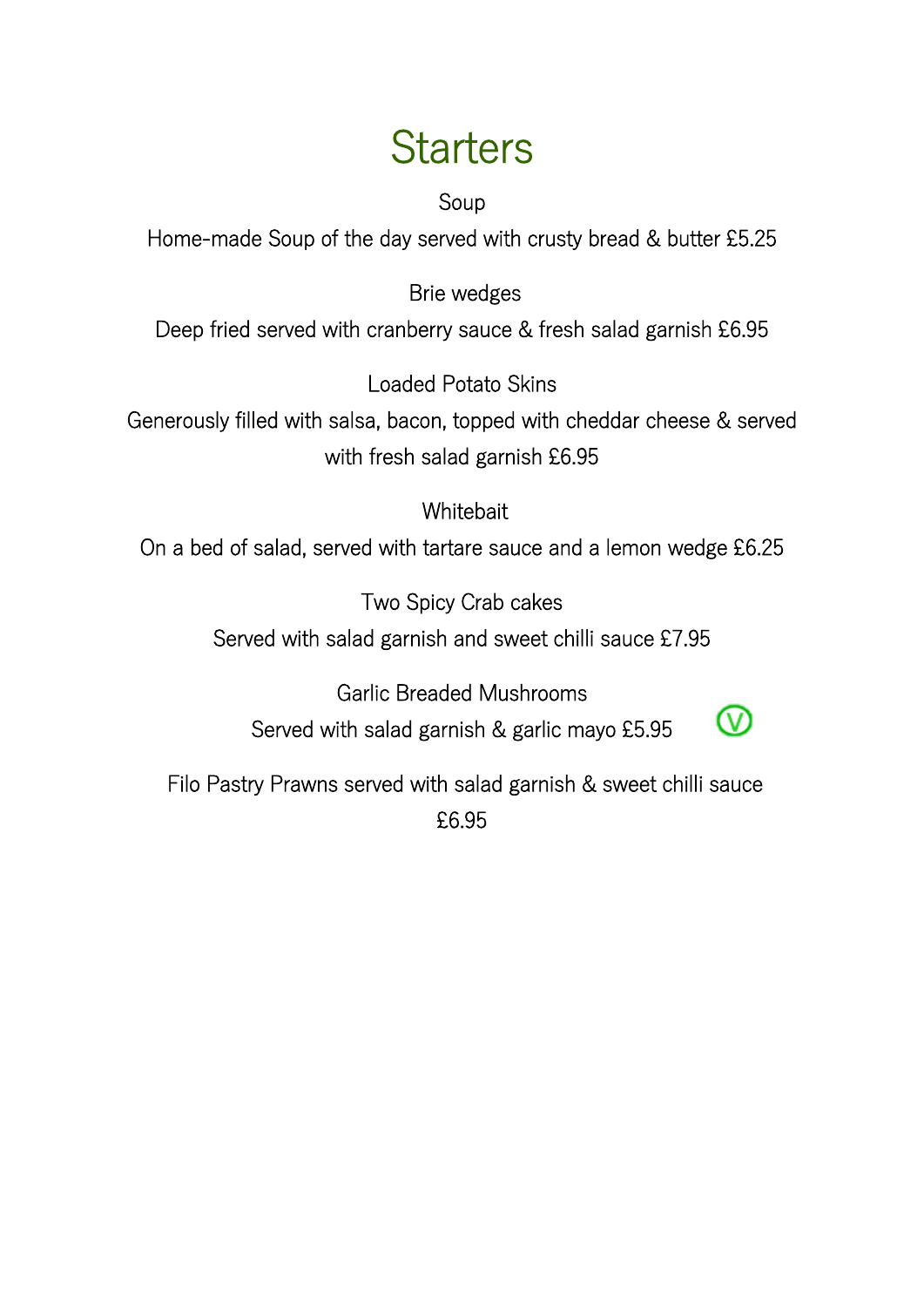### Sandwich Menu

Available Lunchtimes only

See our Specials board for "Sandwich of the Day."

Select from a choice of Freshly Baked, Granary or White Bread Served with Salad Garnish & Crisps Toasted Sandwiches additional £0.25

Egg Mayonnaise £4.85



൜

(V

Cheese - Mature cheddar with tomato, onion, or pickle £4.95

BLT – Bacon lettuce & tomato £5.45

Ham - Gammon ham with mustard or horseradish £5.65

Coronation Chicken - Succulent chicken breast pieces in our homemade coronation sauce £5.55

Chicken - Succulent sliced roast chicken breast £5.45

Tuna – (Dolphin friendly) Tuna mixed with red onion and mayonnaise £5.15

Prawn - Prawns mixed in Rosemarie sauce with paprika £6.45

**Continued**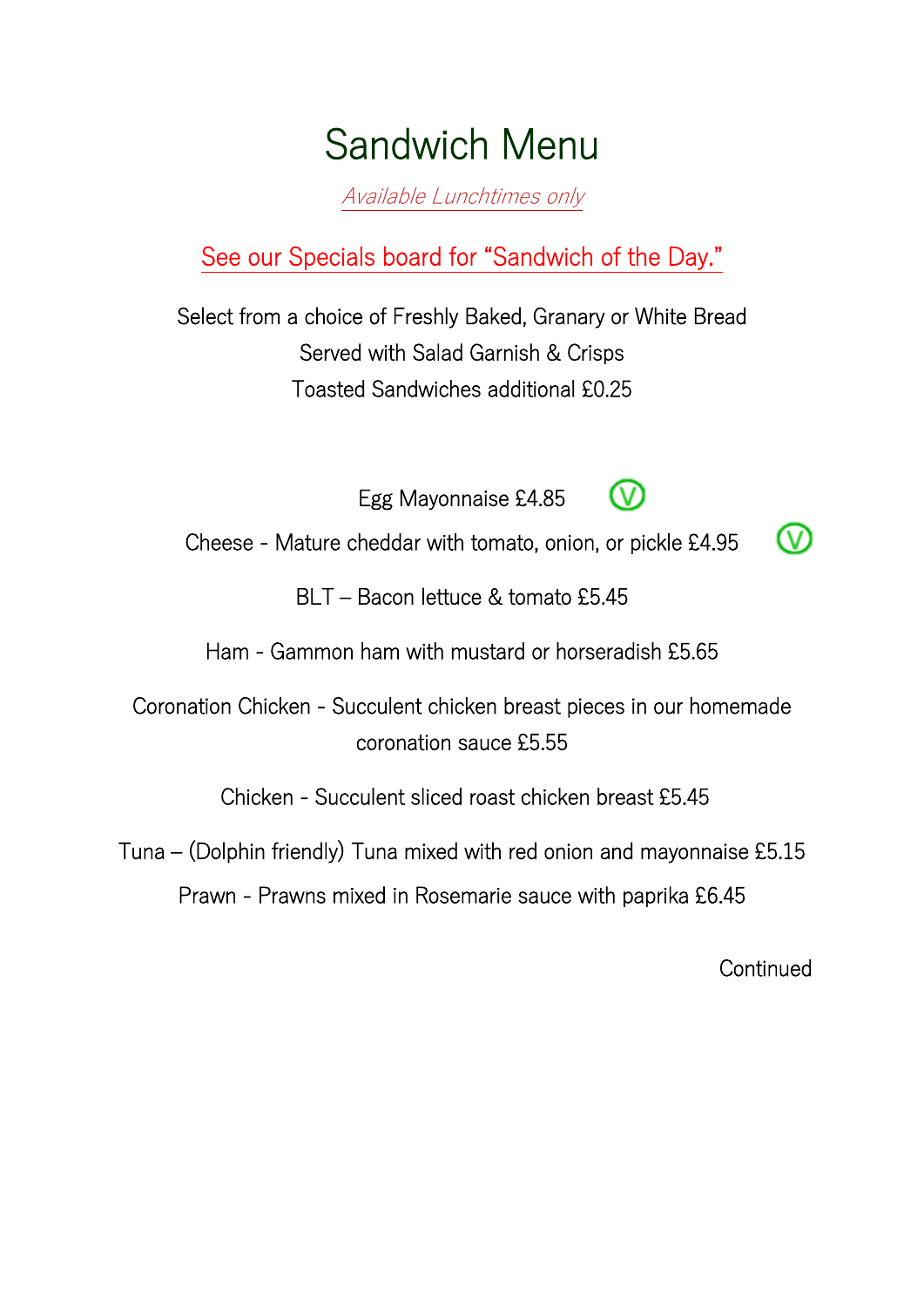### The Club Sandwich - A meal in itself!

3 Slices of lightly toasted bread with mayo, filled with bacon, lettuce, tomato, egg, cucumber & chicken, topped with chips £9.25 To share including large chips & extra garnish £9.95

# Doorstep Sandwiches

Available Monday- Saturday Lunchtimes

### Freshly Baked Bloomer Bread (All served with Salad Garnish)

Bacon and mushroom, or fried egg £5.75 Bacon and brie, with cranberry £5.95 Sausage and onion, or fried egg £5.45 Hot Cajun chicken breast £7.95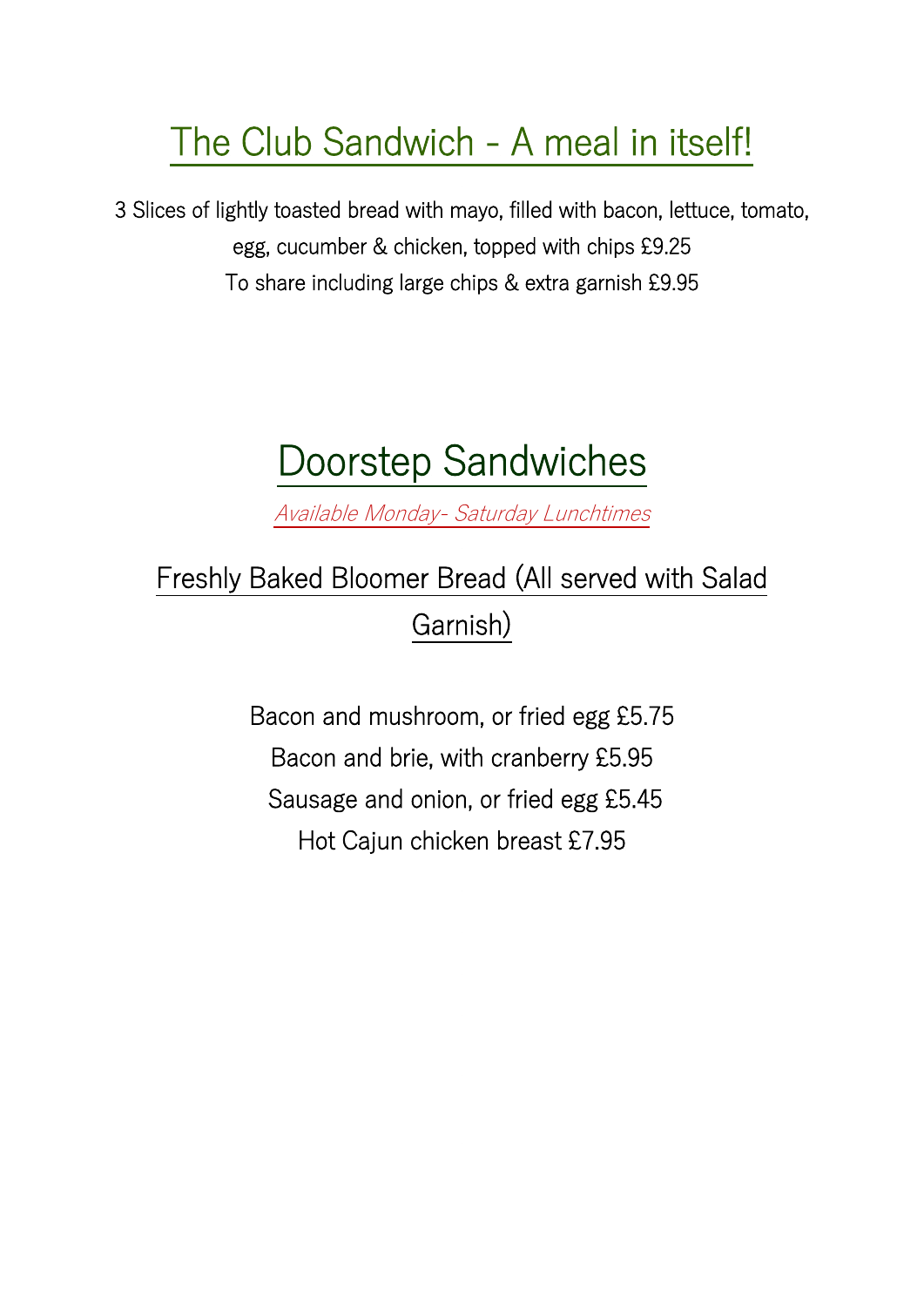

(No age restriction)

 $\star$ 

# "Please State when ordering"

Available Monday- Saturday Lunchtimes

Single Course £6-95 / With Dessert or Coffee £7.75

Fresh Haddock Fillet served with chips & tartare sauce

- Two Prime Lincolnshire Sausages, Baked Beans & served with chips. ∗
	- Two slices of Lean Gammon Ham, a fried egg & served with chips. ∗
- Homemade Lasagne topped with melted mature cheese & cracked black  $\ast$ pepper, served with salad garnish or garlic bread.
- Five pieces of Whole Tail Scampi, homemade coleslaw, salad garnish, ∗ tartare sauce, & served with chips.
- Smoked Haddock, Mozzarella & Spring Onion Fishcake, served with salad garnish, homemade coleslaw & potato wedges.
- "Chefs Special Recipe" Homemade Cottage Pie, served with vegetables & potato wedges.

### **Desserts**

- Small Vanilla Ice Cream, with a choice of chocolate, toffee, or  $\ast$ strawberry sauce
	- Cheesecake of the day, served with cream Ж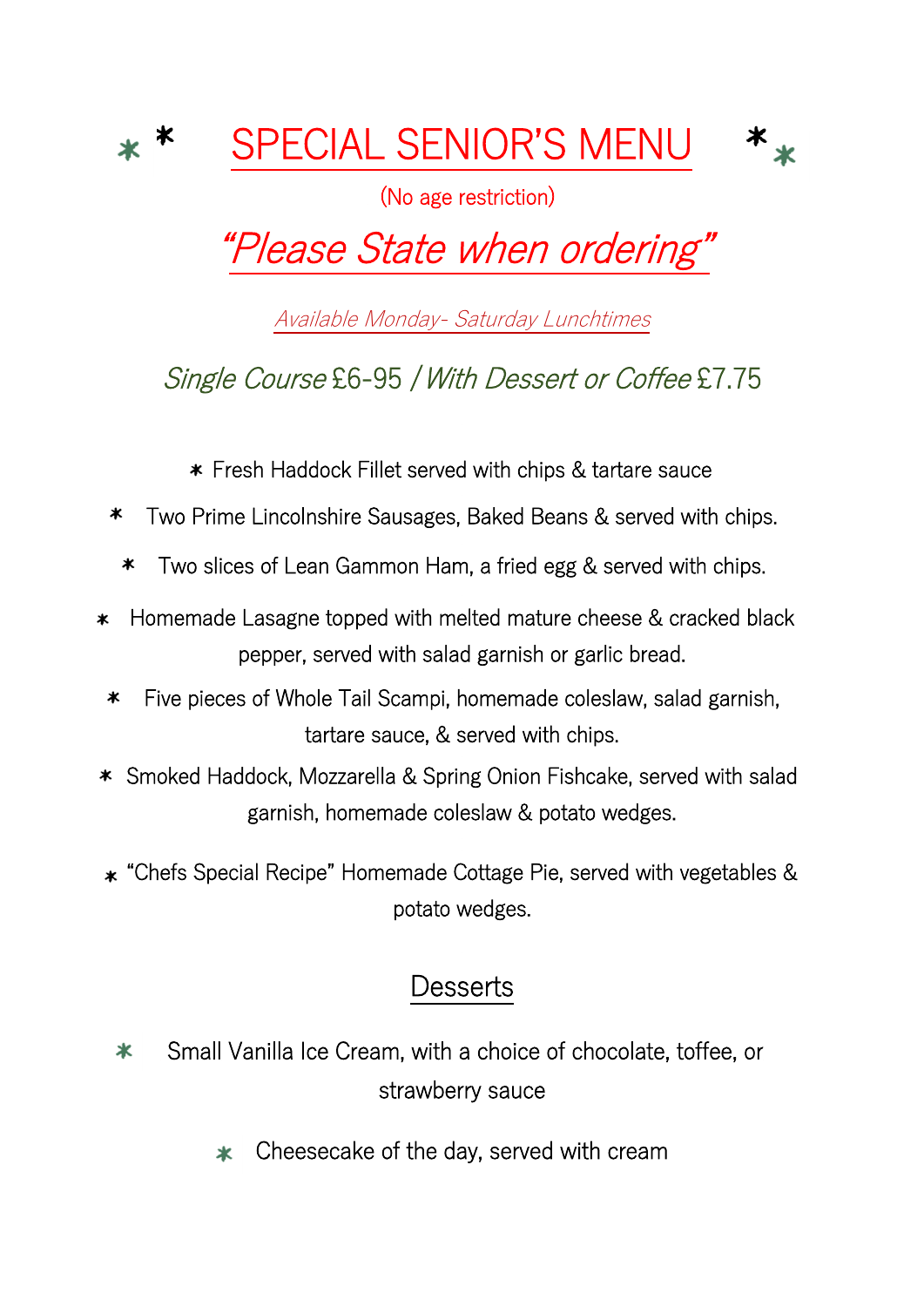### Meat Dishes

 Sausage, Chips & Beans Three Prime Lincolnshire Pork Sausages, baked beans & gourmet chips £9.45

Ham, Egg & Chips

Four slices of lean gammon ham, two fried eggs & gourmet chips £10.95

Lasagne

Our lasagne is topped with melted cheddar, cracked black pepper and served with fresh salad garnish £9.95 with garlic bread £10.95

Cajun Chicken GF

Succulent spiced grilled chicken breast, served with salsa, fresh salad, homemade coleslaw & seasoned twister fries £10.95

#### Bangers & Mash NEW

 Prime Butchers sausages on a bed of creamy mashed potato with a rich onion gravy & seasonal vegetables £9.95

Giant Yorkshire Pudding NEW

Slices of Roast Beef, potato & winter vegetables in a rich red wine gravy.

#### £10.95

Chicken Caesar Salad NEW

Grilled chicken, served with crispy bacon, croutons & parmesan shavings £9.25

Steak & Kidney Pudding NEW

Served with a choice of creamy mashed potato or chips with a medley of winter vegetables £11.95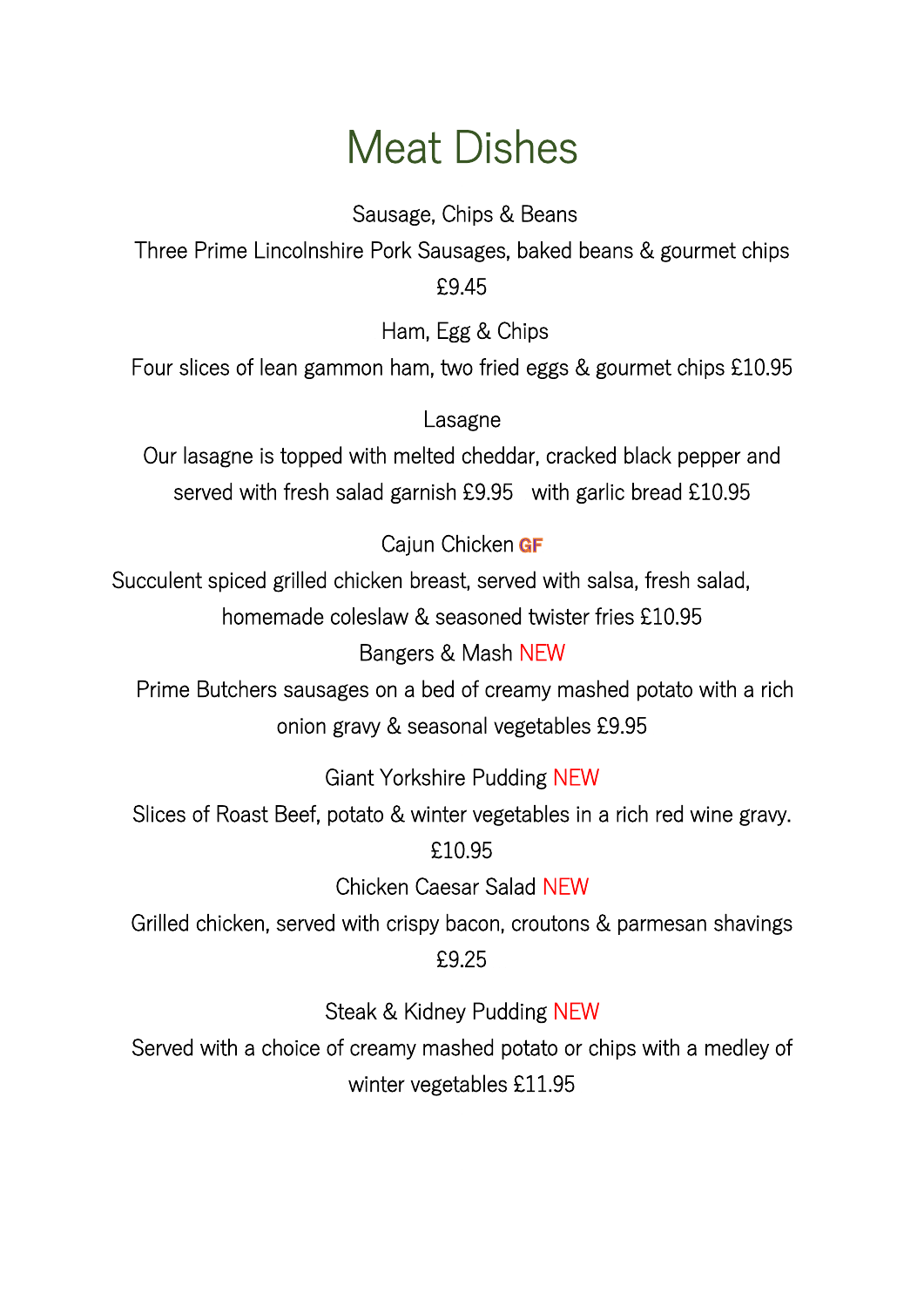### Meat Dishes

Liver & Bacon NEW

Pan fried Lamb's Liver served with creamy mashed potato & seasonal vegetables £9.95

Spanish Chicken & Chorizo

Served in Spanish sauce on a bed of rice £9.95 GF

"Hare & Hounds Special" Cottage Pie Our special recipe cottage pie, topped with melted mature cheese, bacon & gourmet chips £10.95

Homemade Chilli Con-Carne Served on a bed of boiled rice £10.75 with garlic bread £11.75 **GF** 

> Gammon Steak Served with pineapple, egg and chips £10.95

Thai Chicken Curry Served with rice, poppadum with Mango chutney £10.95

Ham & Cheese Ploughman's Served with Salad garnish, coleslaw, pickles & crusty bread £10.25

# Burgers

Freshly Handmade 100% Steak Burger (172g / 6oz)

Served in a gourmet bun with lettuce, tomatoes, onion, homemade

coleslaw & gourmet chips £8.75 with cheese £9.75

(approx. uncooked weight)

continued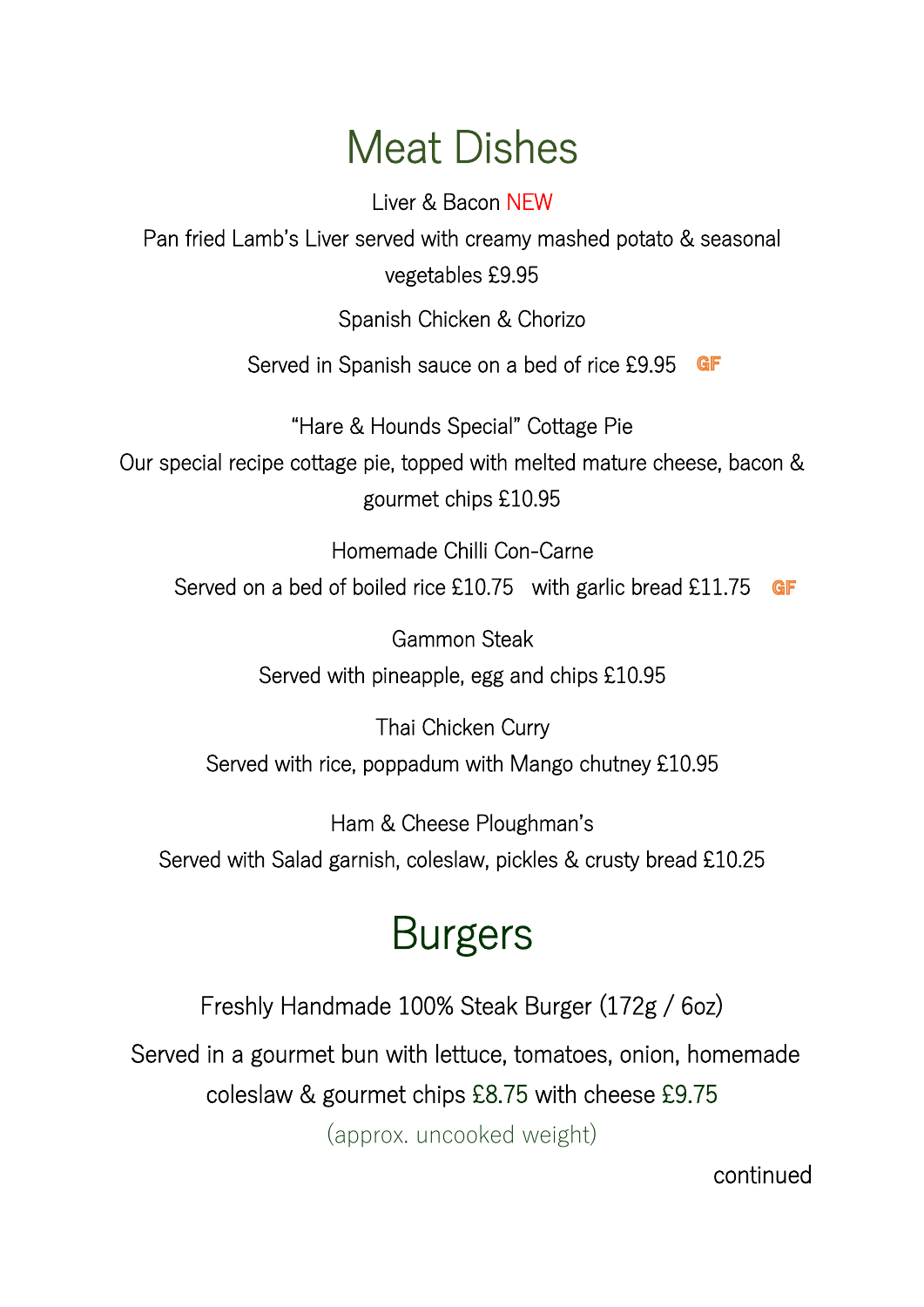Chicken Fillet Burger

Fresh chicken fillet served in a gourmet bun with lettuce, tomatoes, onion, homemade coleslaw, BBQ dip & seasoned twister fries £10.95

Homemade Vegetarian Nut Burger Similar to our famous "Nut Roast" served with salad garnish, homemade coleslaw, mayo & seasoned twister fries £10.95

# Fish Dishes

**Fishcakes** 

Two smoked haddock, mozzarella & spring onion fishcakes served with homemade coleslaw, salad garnish, potato wedges & a sweet chilli dip £9.75

#### Haddock

X-Large fresh haddock fillet served in our beer batter, with peas, a lemon wedge, tartare sauce & chips £9.95

Small Haddock Fillet

Fresh Haddock fillet served in our delicious beer batter, with peas, a wedge of lemon, tartare sauce & chips £7.25

Scampi

A generous helping of Whole tail Breaded Scampi, fresh salad, homemade coleslaw, tartare sauce & chips £9.65

**Continued** 

Fish Platter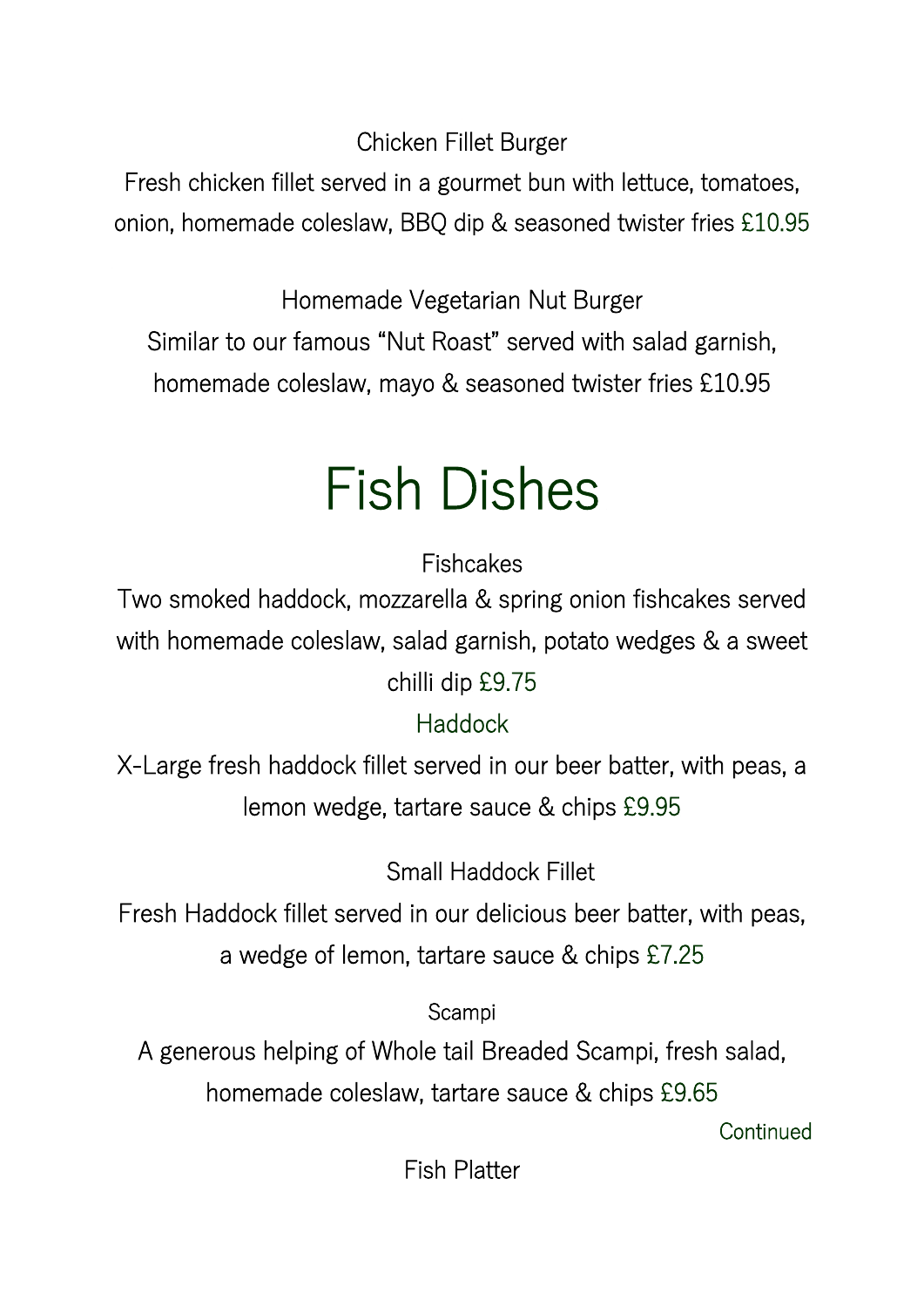A platter of scampi, filo prawns, cod goujons, spicy crab cake, whitebait, chips and salad £10.95

#### Trawlerman

A generous combination of fresh prawns, smoked salmon and tuna, served with salad, coleslaw, seafood sauce and crusty bread £11.25

Salmon Fillet NEW

Roasted Fillet with a teriyaki Glaze, served with boiled rice & salad £10.95

# Vegetarian  $\circledcirc$

Vegetarian Chilli Con Carne GF Available Homemade and served on a bed of boiled Rice £10.95, with garlic bread £11.95

Veggie Mixed Platter

Breaded mushrooms, garlic bread, onion rings, halloumi fries, tempura vegetables, salad garnish & seasoned twister fries £10.95

Homemade Vegetarian Nut Burger Similar to our famous "Nut Roast" served with salad garnish, homemade coleslaw, mayo & seasoned twister fries £10.95

Mild or Thai Vegetable Curry NEW Served with rice, poppadum & mango chutney £9.95

> Vegan Sausages Served with chips and beans £7.95

# Large Omelettes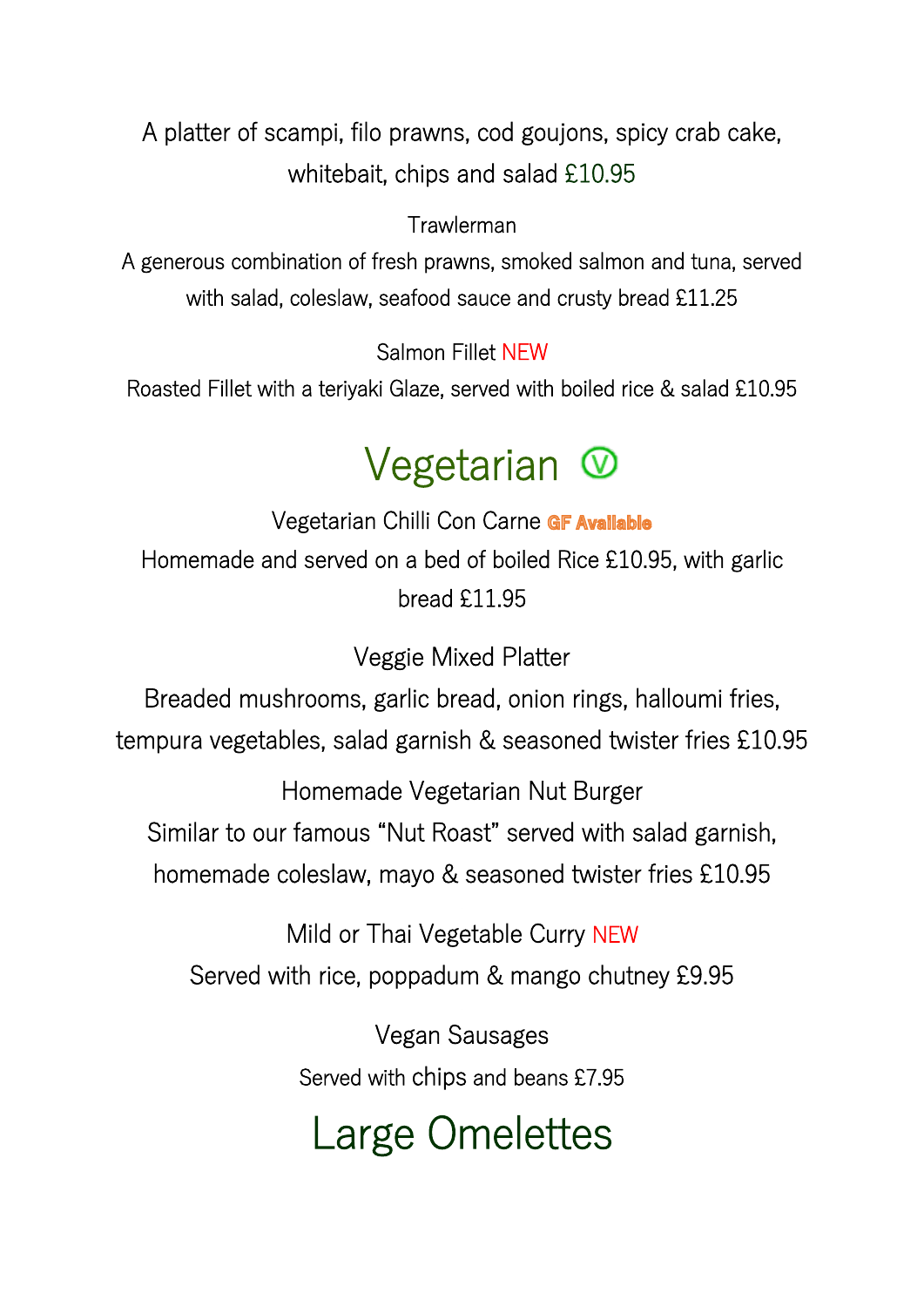

### Sides

Small portion of chips £2.45 Large portion of chips £2.95 Portion of cheesy chips £3.45 Portion of season twister fries £2.95 Crusty bloomer garlic bread £1.95 Cheesy garlic bread £2.65 Crispy breaded onion rings £2.95 Chefs side salad £3.95 Portion of peas, mushy peas, or baked beans £1.25 Extra fried egg £0.75 Portion of grated cheese £1.25 Two slices of bread and butter £1.50 Coleslaw £1.25

### Desserts